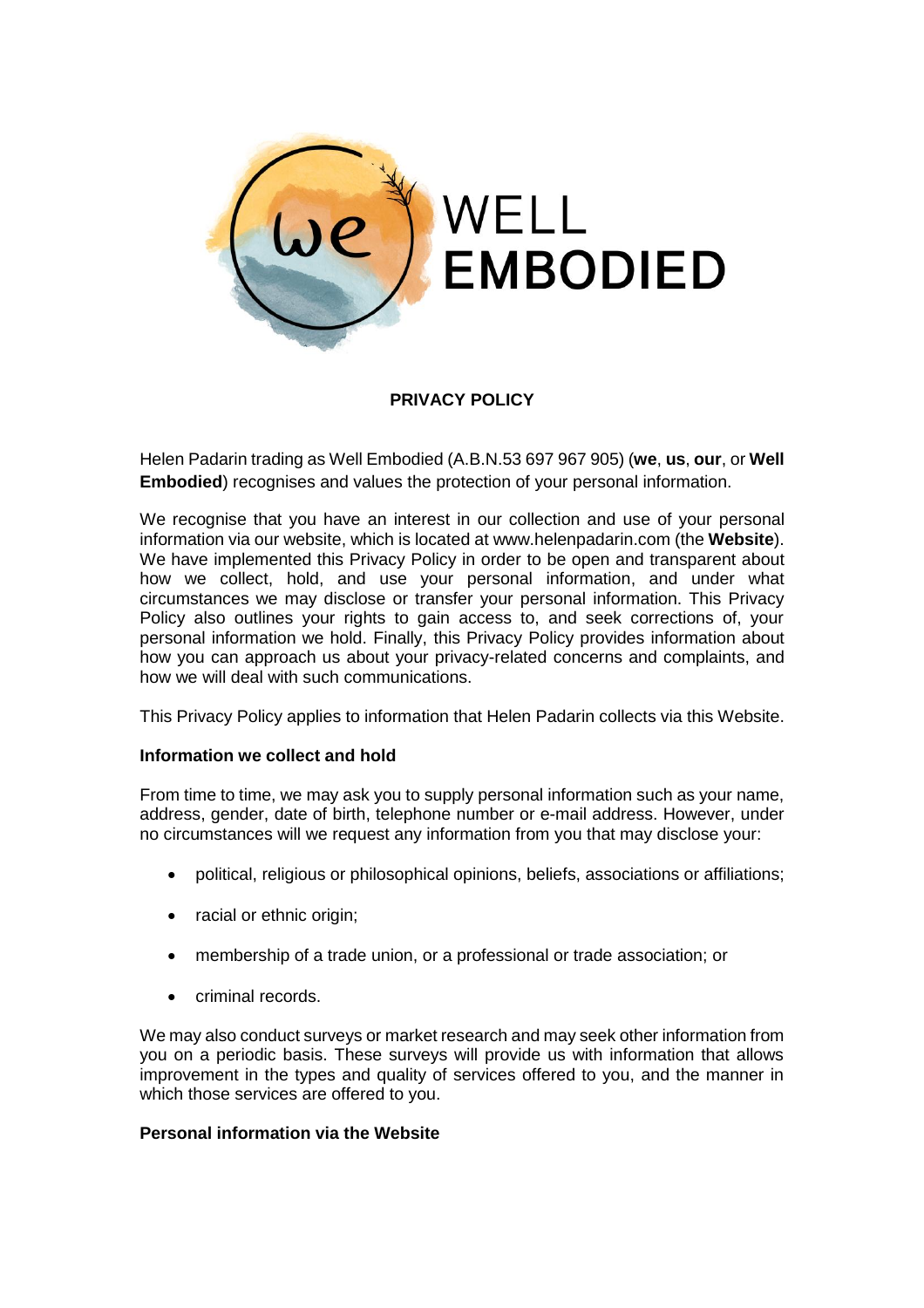Most commercial websites use 'cookies', which are pieces of information that websites send to the browser and are stored in the computer hard-drive. Cookies make using the Website easier by storing information about your preferences on the Website. This allows the Website to be tailored to you for any of your return visits. Cookies will not identify you personally.

If you would prefer not to receive cookies, you can alter your security settings on your web browser to disable cookies or to warn you when cookies are being used. However, by disabling the cookie function in your web browser you may impede your ability to use parts of the Website.

## **Your option not to provide your personal information**

Providing us with your personal information is absolutely optional, but may be necessary for us to provide you with our services. Whenever it is optional for you to provide us with non-essential personal information, we will make this clear to you. When you provide us with your personal information, you are consenting to our storage, use and disclosure of that information as outlined in this Website Privacy Policy.

We may from time to time run competitions or offer additional benefits to you and we may ask you to provide us with your personal details for these purposes. Providing us with this information is absolutely optional to you. However, if you do not provide your personal information to us we may not be able to contact you or give you access to the additional benefits.

You may opt out of these additional communications at any time. Please contact our Privacy Officer at [admin@wellembodied.com.au](mailto:admin@wellembodie.com.au) .

## **Use and disclosure of your personal information**

When we hold your personal information it will be used for the following primary purposes:

- 1. to ensure the proper functioning of the Website;
- 2. to ensure the proper functioning of the Well Embodied business and operations; and
- 3. to assist Well Embodied with our auditing, marketing, planning, billing, product development and research requirements.

We will not use or disclose (or permit the use or disclosure of) information that could be used to identify you in any circumstances except:

- to ensure the proper functioning of our organisation and the Website;
- to communicate promotional offers and special events to you;
- where the law requires us, or authorises us, or a company holding data on our behalf, to do so; or
- where you have given express consent to us for a prescribed purpose.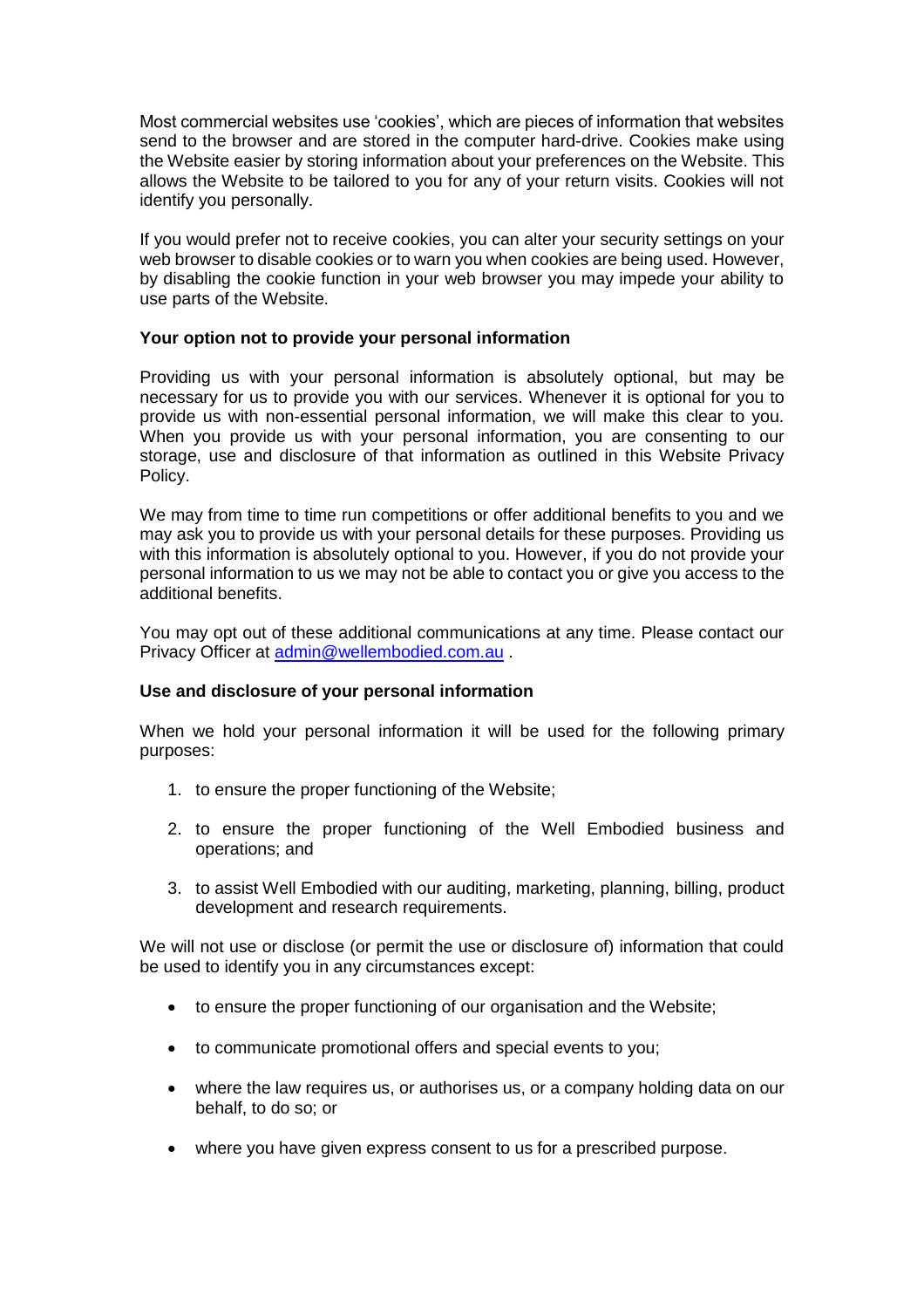We will not sell, distribute, rent, licence, disclose, share or pass your personal information onto any third parties, other than those who are contracted to us to keep the information confidential whether subject to a statute or a scheme which imposes similar restrictions to the Australian Privacy Principles contained in the *Privacy Act 1988* (Cth), as amended, regarding the handling of personal information.

Should a third party approach us with a demand to access your personal information, we will take reasonable steps to redirect the third party to request the information directly from you, wherever it is lawful and reasonable for us to do so.

If we are compelled to disclose your personal information, to a third party we will take reasonable steps to notify you of this in advance, wherever it is lawful and reasonable for us to do so.

## **Security of personal information**

In our organisation, personal information may be stored both electronically and in hardcopy form. We are committed to keeping your personal information secure regardless of the format in which we hold it and we take all reasonable steps to protect your information from misuse, interference, loss, and unauthorised access, modification or disclosure. However, you use the Website at your own risk and we accept no responsibility, whether we are deemed to have been negligent or not, in the event of a security that affects your privacy.

Note that no information transmitted over the Internet can be guaranteed to be completely secure. However, we will endeavour to protect your personal information as best as possible but we cannot guarantee the security of any information that you transmit to us, or receive from us. The transmission and exchange of information is carried out at your own risk.

#### **Accuracy and quality of personal information**

We will take all such steps as are reasonable in the circumstances to ensure that:

- all information collected from you is kept accurate, up to date and complete; and
- the personal information that we use or disclose is, having regard to the purpose of the use or disclosure, accurate, up-to-date, complete and relevant.

#### **Access to your personal information**

In most cases, you have the right to access the personal information that we hold about you. If you wish to access your personal information, please contact our Privacy Officer at [admin@wellembodied.com.au](mailto:admin@wellembodied.com.au) .

We will deal with all requests for access to personal information as quickly as possible. Requests for a large amount of information, or information which is not currently in use, may require further time before a response can be given.

We may charge you a reasonable fee for access if a cost is incurred by us in order to retrieve your information, but in no case will we charge you a fee for your application for access.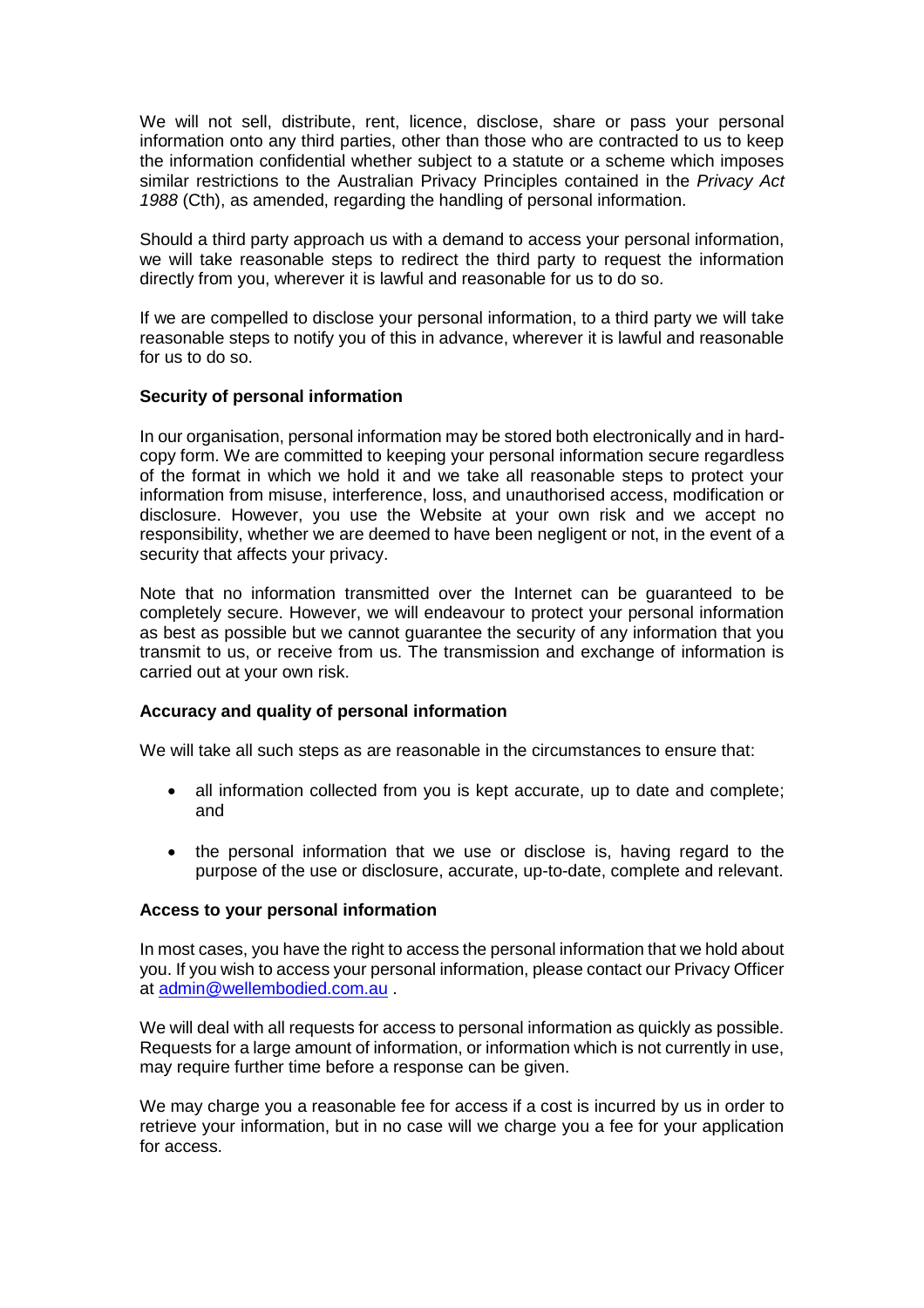Whenever a fee will be applied, you will be notified of how that fee will be calculated, or where possible, the total amount that will be charged. You will then have the option to decide whether to proceed with your access request.

In some cases, we will refuse to give you access to personal information we hold about you. This includes, but is not limited to, circumstances where denying access is required or authorised by or under an Australian law or a court/tribunal order or where giving you access would be unlawful; have an unreasonable impact on other people's privacy; prejudice an investigation of unlawful activity; reveal our intentions in relation to negotiations with you so as to prejudice those negotiations; prejudice enforcement related activities conducted by, or on behalf of, an enforcement body; reveal evaluative information generated within the Well Embodied business in connection with a commercially sensitive decision-making process.

We will also refuse access where the personal information relates to existing or anticipated legal proceedings, and the information would not be accessible by the process of discovery in those proceedings. Further, we will refuse access where your request is frivolous or vexatious, and where we reasonably believe that: giving access would pose a serious threat to the life, health or safety of any individual, or to public health or public safety; unlawful activity, or misconduct of a serious nature, is being or may be engaged in against Well Embodied and giving access would be likely to prejudice the taking of appropriate action in relation to that matter.

If we refuse to give you access we will provide you with reasons for our refusal, unless doing so would be unreasonable in the circumstances. We will also take reasonable steps to give you access in a way that meets your needs without giving rise to the reasons of our refusal. Further, we will provide details of how you may make a complaint about our decision.

These mechanisms for accessing your personal information operate alongside, and do not replace, other informal or legal procedures by which you may be provided with access to your personal information.

#### **Correction of your personal information**

The accuracy of the personal information we have requested from you is important to us. Should you suspect, or become aware of, that your personal information we hold is inaccurate, out of date, incomplete or misleading, please contact our Privacy Officer at [admin@wellembodied.com.au](mailto:admin@wellembodied.com.au) .

We will deal with all requests for correction of personal information as quickly as possible. Requests relating to a large amount of information, or information which is not currently in use, may require further time before a response can be given.

If we refuse to change the personal information as you request, we will provide you with reasons for our refusal, unless doing to would be unreasonable in the circumstances. We will also provide details of how you may make a complaint about our decision. Further, in case of our refusal, you may request that we take reasonable steps to associate, with the relevant information, a statement that you view it as inaccurate, out of date, incomplete or misleading.

In the case we have corrected personal information about you, you may request that we take reasonable steps to give notice of the correction to any third party to which we have disclosed the inaccurate, out of date, incomplete or misleading personal information.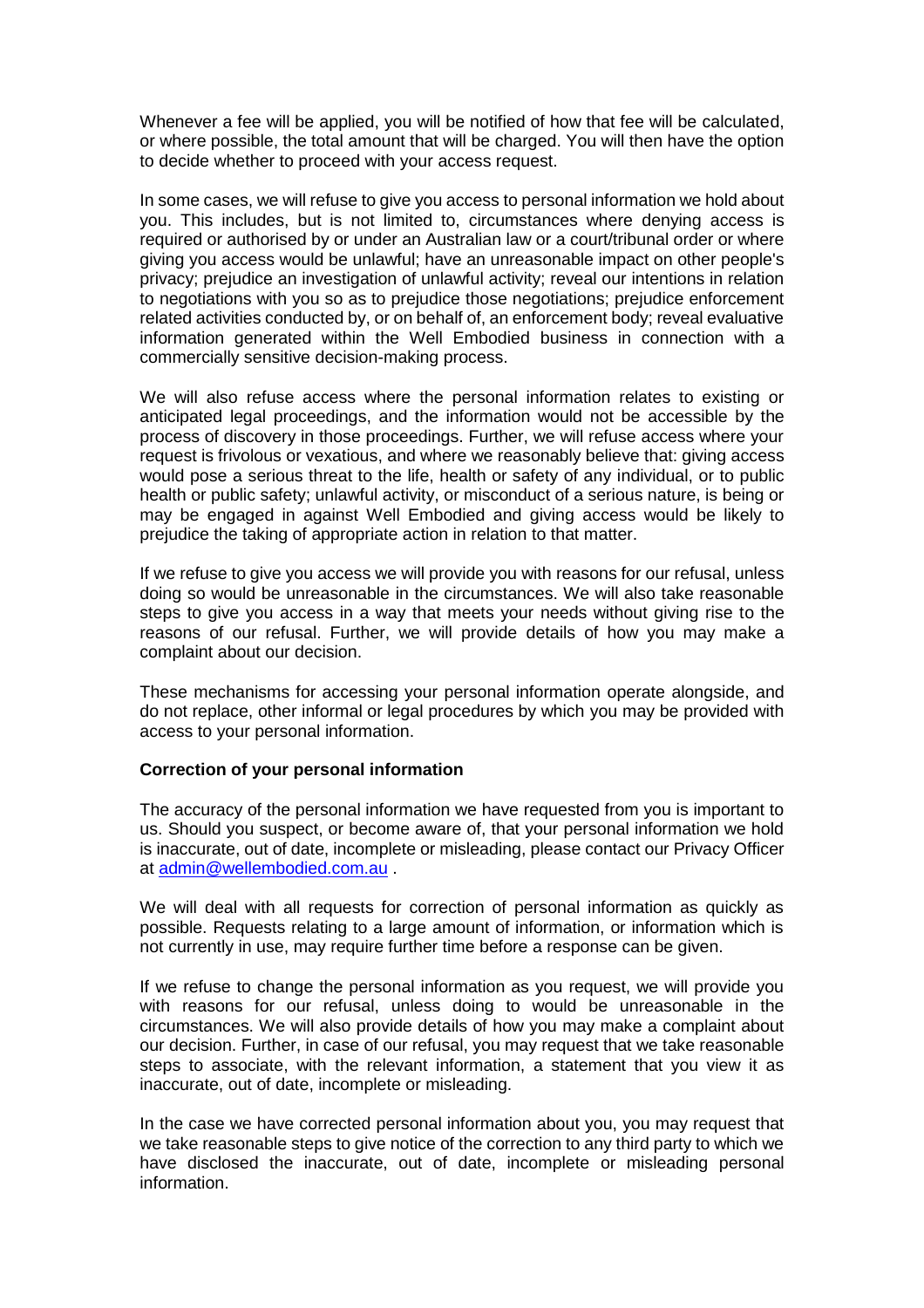These mechanisms for correcting your personal information operate alongside, and do not replace, other informal or legal procedures by which you may be provided correction of your personal information.

### **Overseas transfer of personal information**

We may transfer your personal information to overseas recipients. However, we will seek your consent prior to disclosing your information if the overseas recipient is not regulated in a way that equally reflects the Australian Privacy Principles. We will take reasonable steps to ensure an overseas recipient does not breach the requirements of the *Privacy Act 1988* (Cth).

## **Concerns and complaints about breaches**

If you have concerns about how we handle your personal information, it is important that you notify us as soon as possible, so that we can address your concerns appropriately as the circumstances require. Any concern or complaint should be made in writing. Please send it to our Privacy Officer at [admin@wellembodied.com.au](mailto:admin@wellembodied.com.au) and we will respond as soon as reasonably possible. Alternatively you may contact the Office of the Australian Information Commissioner with your concern. Information about lodging a complaint is available on the Office of the Australian Information Commissioner's website (see in particular: [http://www.oaic.gov.au/privacy/privacy](http://www.oaic.gov.au/privacy/privacy-complaints)[complaints\)](http://www.oaic.gov.au/privacy/privacy-complaints).

## **Disposal of personal information not required**

If we hold personal information about you, and we do not need that information for any purpose for which the information may be used or disclosed, we will take reasonable steps to destroy or de-identify that information unless we are prevented from doing so by law.

## **Unsubscribing from our e-mail database**

To unsubscribe from our e-mail database, please send us an e-mail to admin@wellembodied.com.au with "UNSUBSCRIBE" typed into the subject line of the email.

## **Contacting us**

If you have any questions, concerns or ideas about how we could improve our Privacy Policy, please contact our Privacy Officer at [admin@wellembodied.com.au](mailto:admin@wellembodied.com.au) . Where you provide suggestions, materials or feedback it is considered non-confidential and we may, at our complete discretion, use it to improve the Website, service and/or how we handle personal information without any obligation to compensate you regardless of how we use, implement, copy, modify, display, distribute and/or otherwise benefit from your suggestions, materials or feedback.

#### **Amendments of this Privacy Policy**

We are obligated to regularly review and update this Privacy Policy. We therefore reserve the right to amend this Privacy Policy at any time. Should any significant amendments occur, notification will be provided by publication on the Website 14 days prior to the changes being implemented (the **Notice Period**) unless the circumstances of the amendments makes it unreasonable to provide such a Notice Period. Your